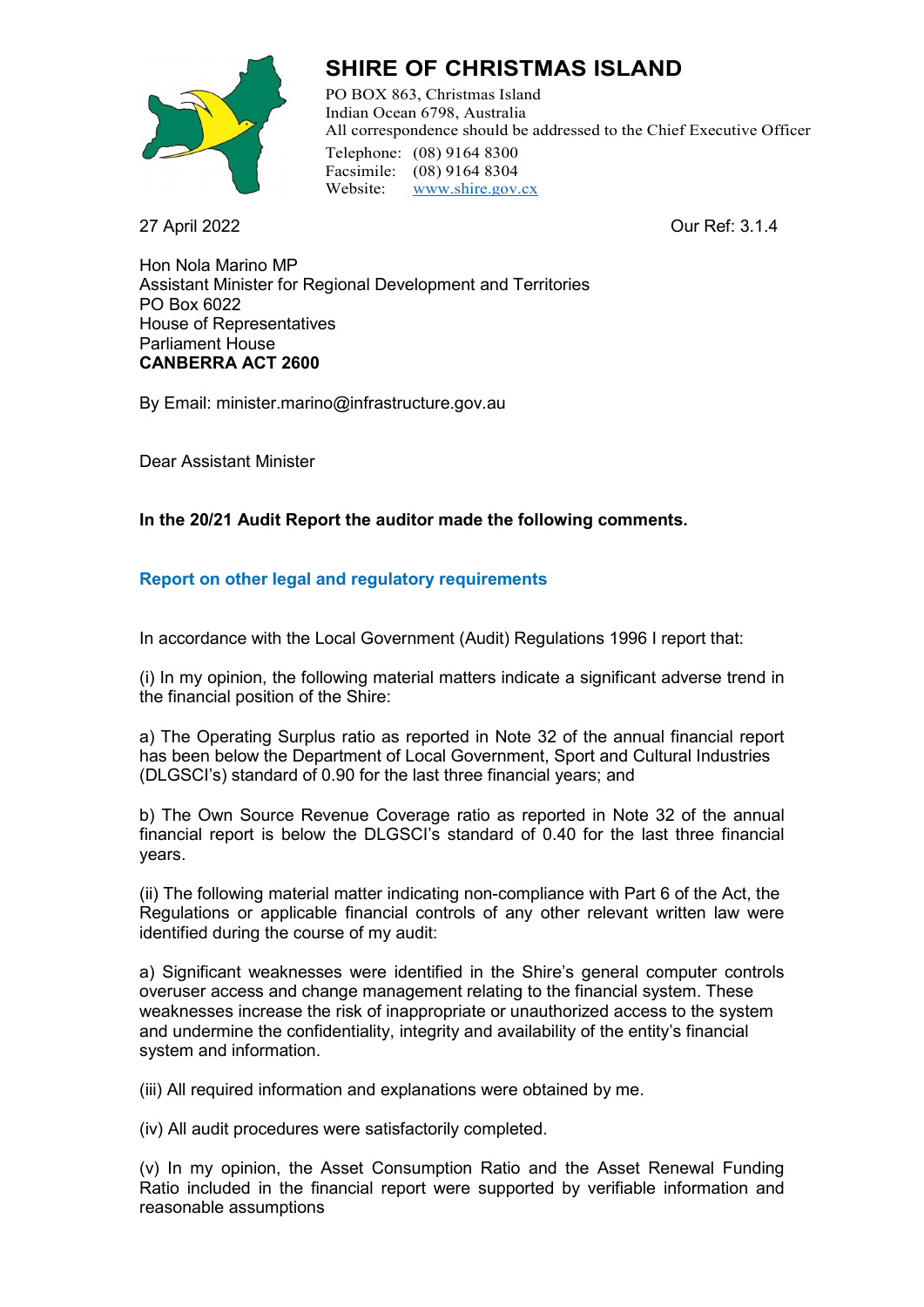The Local Government Act 1995 requires the Shire to report on the actions taken to address those issues e) 7.12A. Duties of local government with respect to audits

f) (4) A local government must —

g) (a) prepare a report addressing any matters identified as significant by the auditor in the audit report, and stating what action the local government has taken or intends to take with respect to each of those matters; and

h) (b) give a copy of that report to the Minister within 3 months after the audit report is received by the local government.

i) (5) Within 14 days after a local government gives a report to the Minister under subsection (4)(b), the CEO must publish a copy of the report on the local government's official website.

Accordingly, at the Ordinary Meeting of Council held 26th April 2022 in considering the CEO's report on the 18/19 Auditors Report passed the following resolution.

**Council endorses the CEOs Report and directs the CEO to forward a copy of the Report to the Minister and to place on the Shire's Web Site in accordance with the Act.** 

A copy of that report is attached.

Yours Sincerely

David Price **Chief Executive Officer**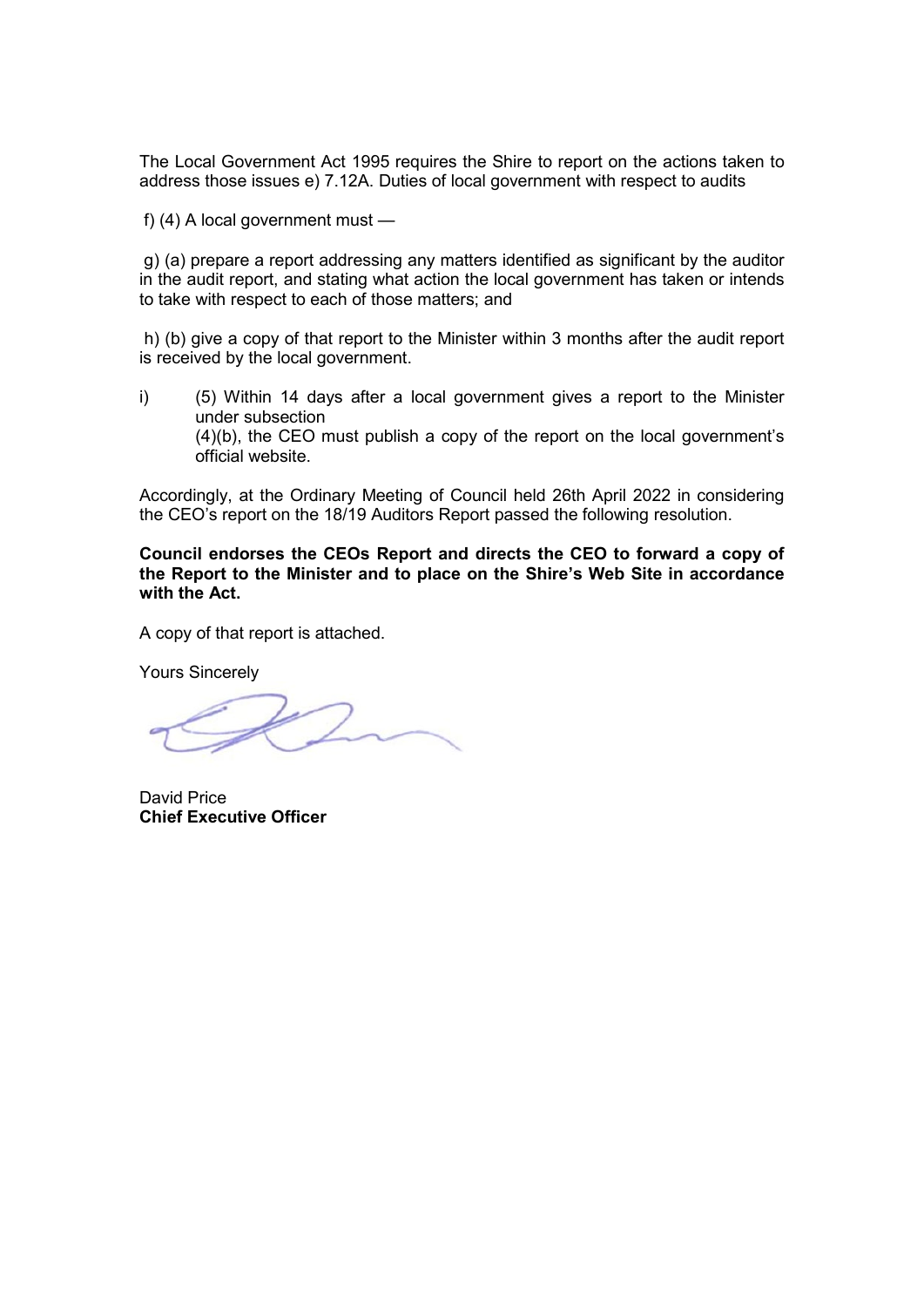**In the 20/21 Audit Report the auditor made the following comments.**

## **Report on other legal and regulatory requirements**

In accordance with the Local Government (Audit) Regulations 1996 I report that:

(i) In my opinion, the following material matters indicate a significant adverse trend in the financial position of the Shire:

a) The Operating Surplus ratio as reported in Note 32 of the annual financial report has been below the Department of Local Government, Sport and Cultural Industries (DLGSCI's) standard of 0.90 for the last three financial years; and

b) The Own Source Revenue Coverage ratio as reported in Note 32 of the annual financial report is below the DLGSCI's standard of 0.40 for the last three financial years.

(ii) The following material matter indicating non-compliance with Part 6 of the Act, the Regulations or applicable financial controls of any other relevant written law were identified during the course of my audit:

a) Significant weaknesses were identified in the Shire's general computer controls over user access and change management relating to the financial system. These weaknesses increase the risk of inappropriate or unauthorized access to the system and undermine the confidentiality, integrity and availability of the entity's financial system and information.

- (iii) All required information and explanations were obtained by me.
- (iv) All audit procedures were satisfactorily completed.

(v) In my opinion, the Asset Consumption Ratio and the Asset Renewal Funding Ratio included in the financial report were supported by verifiable information and reasonable assumptions

These matters were reported at a meeting of the Shire's Audit Committee on 22 March 2022, and the follow-up actions will be reported to the Shire's Audit **Committee.** 

#### **The following Report outlines:**

- 1. The reasons for the situation
- 2. What the Shire has done
- 3. What it intends to do to mitigate the adverse trend and when.

## **1. The reasons for the situation**

#### **1. Own Source Revenue Coverage Ratio**

"In Western Australia, the State has used the Financial Health Indicator (FHI) as a means of measuring the financial health of a local government and is published on the MyCouncil website. A result of 70 and above indicates sound financial health. The maximum result achievable is 100. The FHI is one factor to consider in assessing overall performance.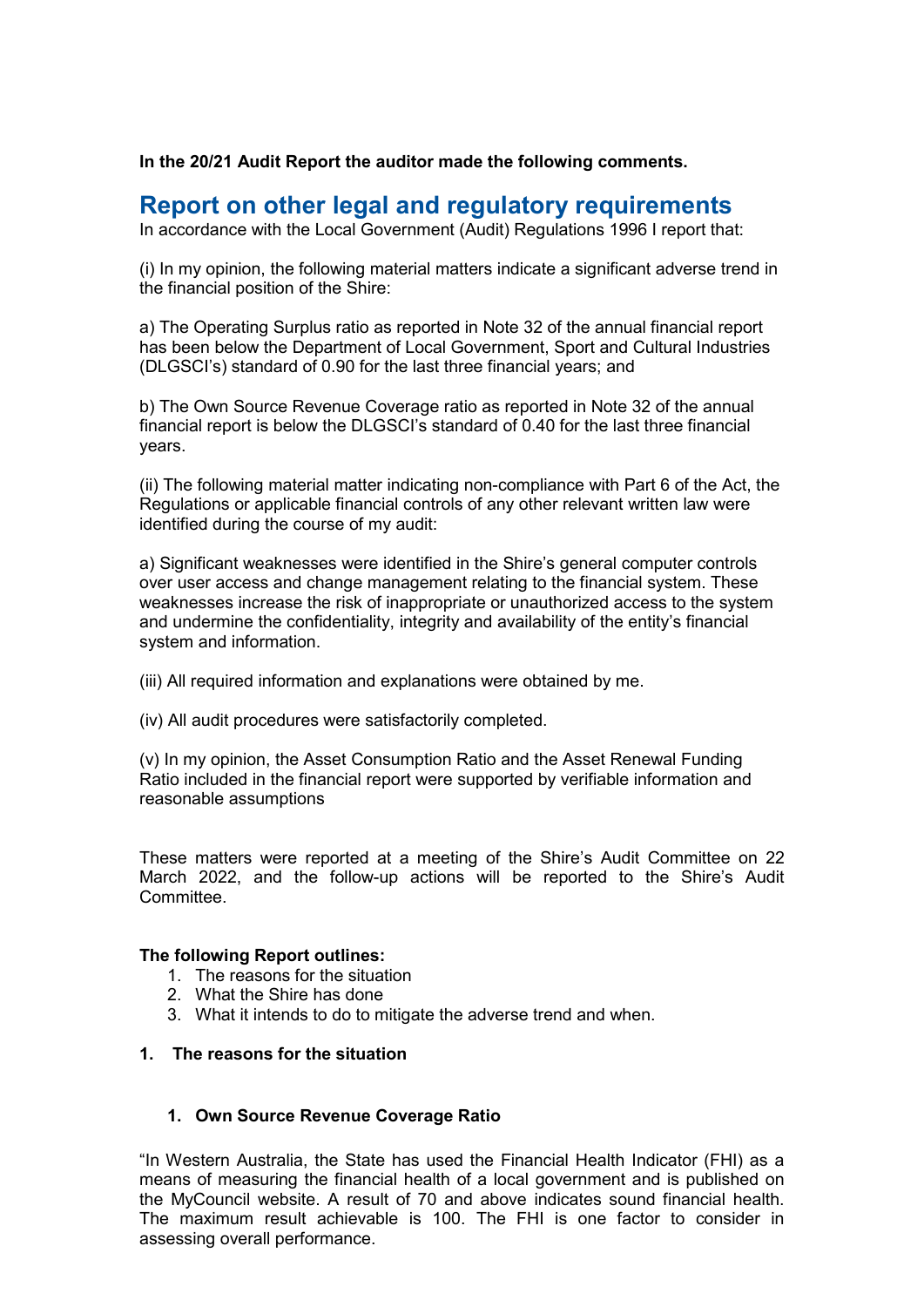In presenting this information the integrity of the base indicators and the weighting between indicators plays a critical role.

The current calculation suffers from the flaws in the existing data and construction of the raw scores.

Serious consideration, in consultation with the industry and stakeholders, of the weightings needs to be undertaken."

### **2. Operating Surplus Ratio**

"Results are also subject to fluctuations by using own source revenue as the denominator in the calculations. Own source income used to calculate this ratio is not transparent and has little application for non-metropolitan local governments.

This ratio does not provide an accurate picture of operating results year on year. The volatility in the results is not a true reflection of the industries performance."

Both the Own Source Revenue Coverage and Operating Surplus ratios in their current form will always have a negative result with small Shires that have a small rate income within their total revenue base. The review of these ratios and their application to Shires with small rate based revenue will provide a more realistic ratio application to such Shires.

The adoption of the Report\Model Financial Statements will assist all small Shires on the Own Source Revenue Coverage and Operating Surplus ratios (Attachment 1)

#### **3. SynergySoft Financial Application – User Access Management**

#### **Finding**

During our audit we identified the following issues relating to user management of the SynergySoft financial application:

• The Shire does not have a formal policy or procedure in place to manage user access (i.e., new user provisioning, de-provisioning and management of generic user accounts) or to perform periodic user access reviews for active SynergySoft administrator and user accounts

• The generic "Administrator" user account is shared between the finance manager and IT officer

• There is a segregation of duties (SoD) conflict where the finance manager has SynergySoft administration access, performs day-to-day operational activities and provides approval for and can provision new user access in the SynergySoft finance application.

• User activity logs are not reviewed to detect inappropriate access.

• No process is defined to maintain segregation of duties within the financial application, including a security matrix that provides visibility of roles assigned to each user with object level access to the application.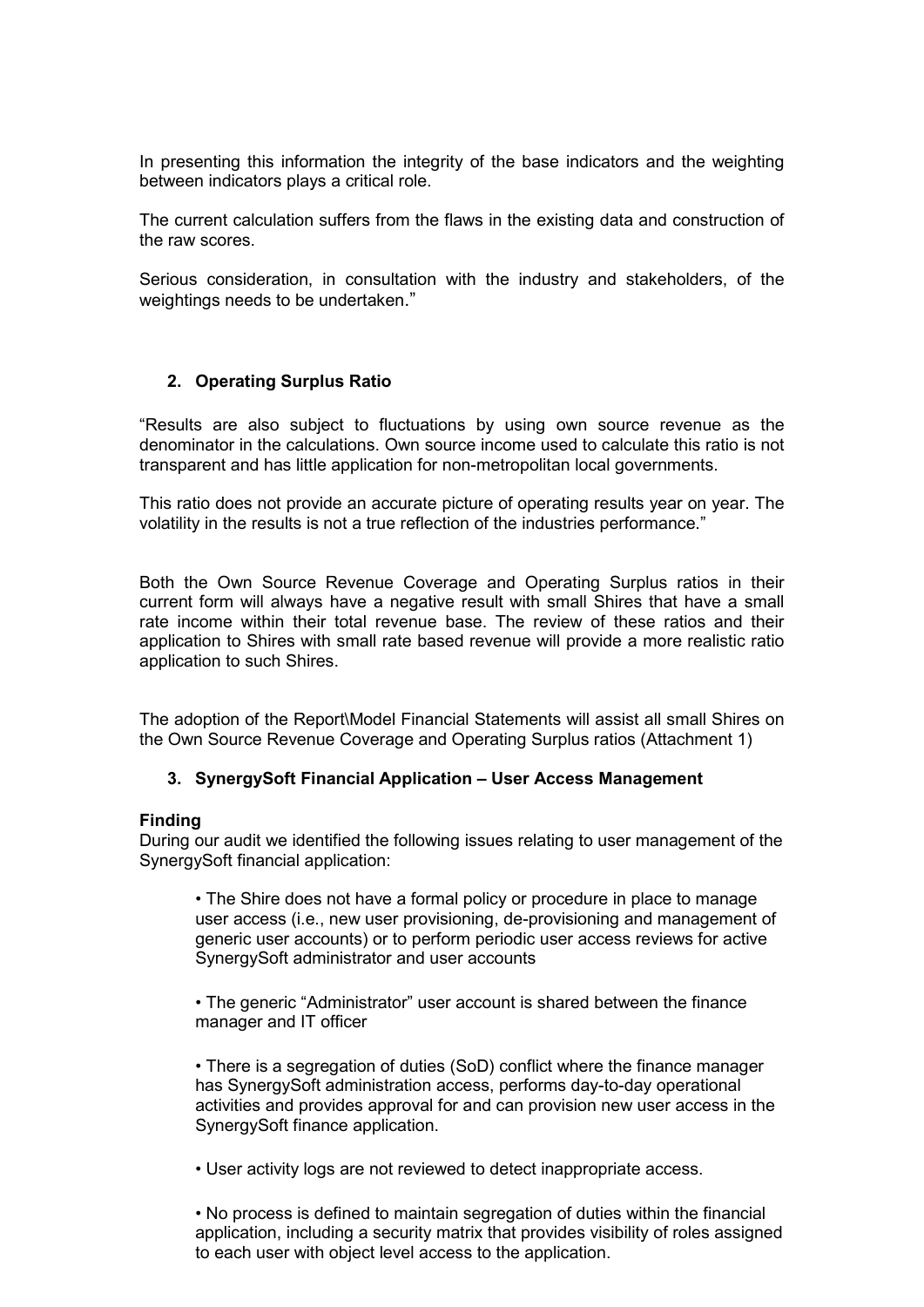We acknowledge that during the audit period there was no onboarding or offboarding of user accounts.

#### **Rating: Significant Implication**

Without effective segregation of duties and user access management processes in place, there is an increased risk of unauthorised access to the finance system. This could impact the confidentiality, integrity of data, availability of the Shire systems and increases the risk of unauthorised and fraudulent transactions.

## **Recommendation**

The Shire should:

• Develop a policy and implement a process to ensure named, generic and privileged accounts are appropriately requested, approved and de-provisioned (when required). Maintain audit trail of all account requested and approved.

• Ensure accounts are not shared between multiple employees

• Implement separate privileged and business as usual accounts for employees who need privileged accounts

• Segregation of duties controls are appropriately defined and implemented for the SynergySoft application and business users should not have "Administrator" privileges.

#### **Management comment:**

*.* 

*Develop a policy and implement a process to ensure named, generic and privileged accounts are appropriately requested, approved and de-provisioned (when required). Maintain audit trail of all account requested and approved.* 

*Manager of Governance will develop a policy on named, generic and privileged accounts for IT Manager to execute. This will capture the list of current users, and training they have been provided to utilise the Synergy system.*

*Ensure accounts are not shared between multiple employees* 

*The sole account on Synergy that has more than one person accessing it is the Administrator account. This is shared by the IT Manager and the IT Officer. The IT Officer knows the password to be able to access the Administration functions on Synergy should the IT Manager be unable to do so*

*Implement separate privileged and business as usual accounts for employees who need privileged accounts* 

*In analysing the BAU accounts and the Privileged (Administration) accounts, the Shire notes that it is only the IT Manager and the IT Officer that share the Administration account access. The Shire considers it an acceptable risk for the IT Manager and the IT Officer to have access to the same Administration Account as the ability to verify whom made a systems Administrative level change between the two is easy.* 

*Segregation of duties controls are appropriately defined and implemented for the SynergySoft application and business users should not have "Administrator" privileges.*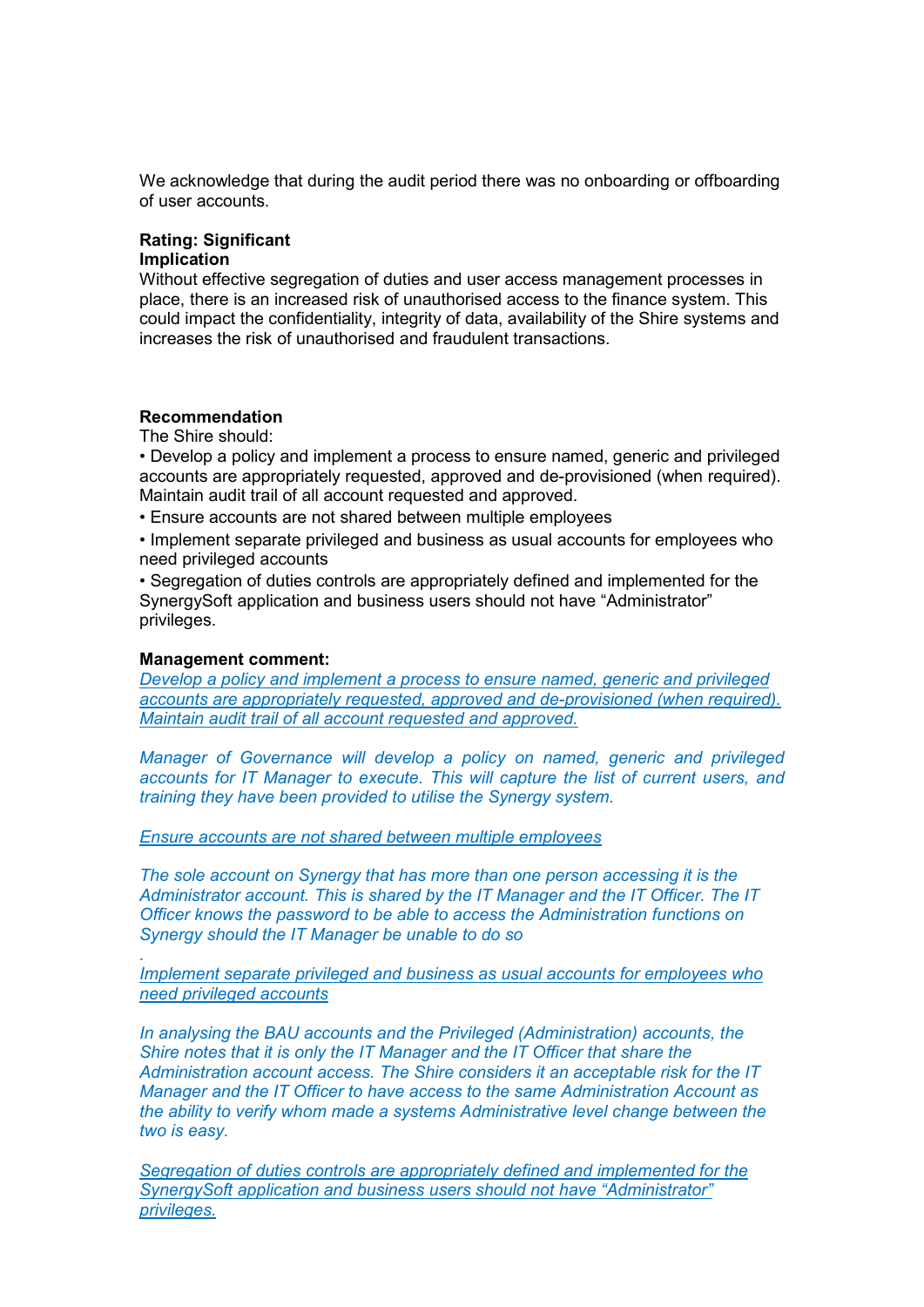*The sole employee/business user with Administrator privileges is the IT Officer. The Shire considers this an acceptable risk. The Shire considers the practical benefits of having a second person with the ability to have Administrator access on remote Christmas Island as being more practical than having total Administrator access siloed to one person.* 

*The Shire will investigate with Synergy vendor if there is a 'log function' on the platform that can record when the Administrator access has been used. It is noted that the IT Manager is the only person that would use this with any regularity. Any unusual log-ins will be easily identifiable. A Shire Register of Synergy Users will be prepared o ensure accounts are documented as to when they were requested, approved and de-commissioned.*

## 4. **IT Governance - Standards, Policies & Procedures**

## **Finding**

We identified that there are no formal policies, procedures, guidelines or governance documents defined for the following key IT functional areas or processes:

- IT Security Acceptable Use;
- Identify and Access Management; and
- Business Continuity Plan.

Further, we noted that the IT strategy has not been defined and planning is performed on an ad hoc basis informally.

## **Rating: Significant**

## **Implication**

Without appropriate and defined IT governance structures and processes the Shire may not be able to:

• Effectively align IT with business strategies, increasing the risk of

sub-optimal achievement in relation to business plans and initiatives

• • Efficiently manage, monitor, and ensure effective outsourced IT systems requirements, functionality, and availability.

## **Recommendation**

The Shire should develop, document, review, approve, and publish missing policies, procedures, guidelines and governance documents as required and ensure that these documents are appropriately governed

• Periodically review and update policies, procedures, guidelines and Governance documents following any relevant internal or external changes • Developing IT strategy and document decisions made in the IT planning meetings.